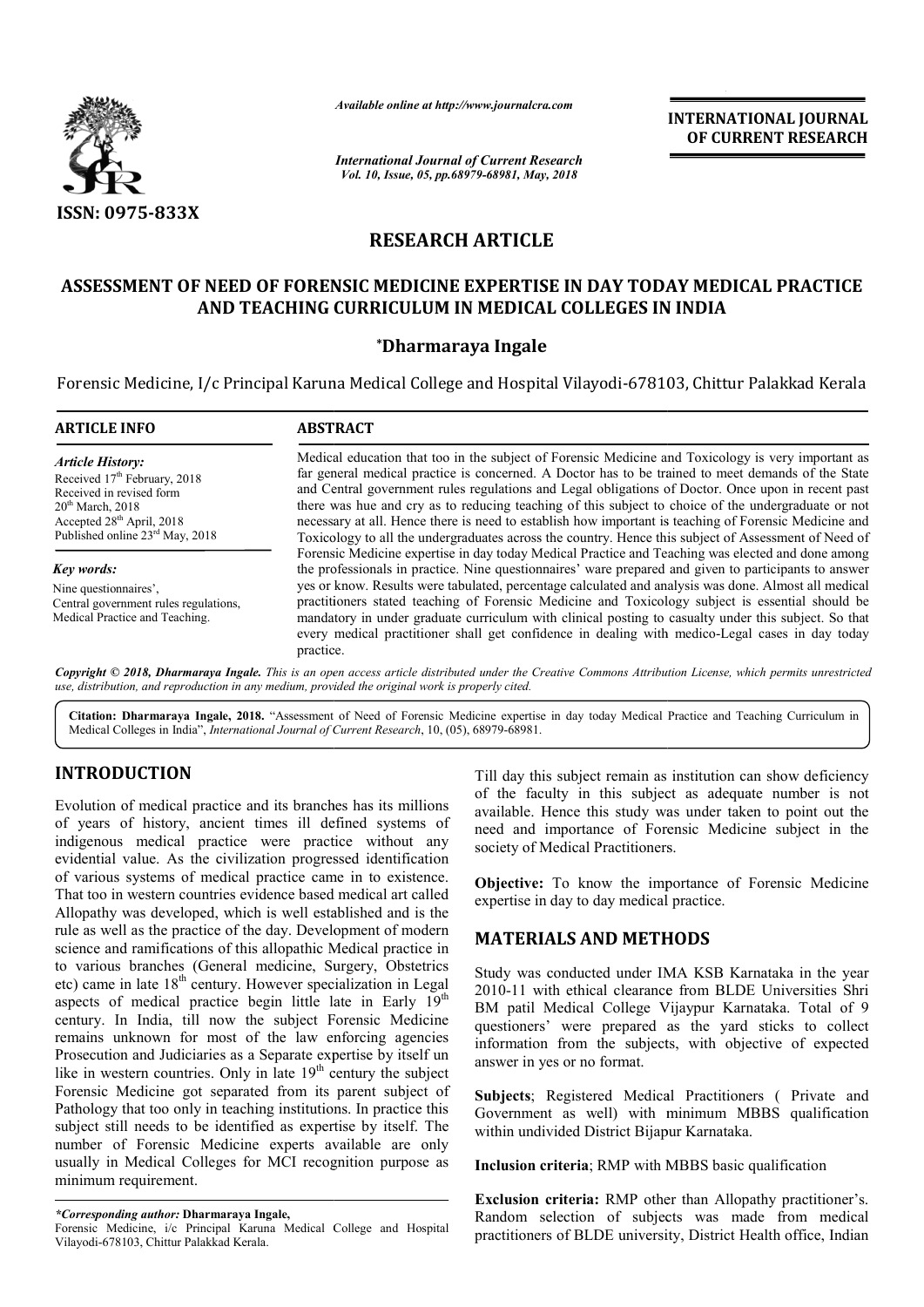Medical Association Bijapur. and District hospital Bijapur. The subjects selected in random manner by attending the meetings of various institutions, informed oral consent was obtained. The one page questionnaire format was issued for them to mark / score out and at the end to write their names and Registration number. Thus collected information were compiled, Tabulated Percentages are calculated and analysis was done.

# **RESULTS AND DISCUSSION**

Total number RMP with MBBS qualification participated were 55 irrespective of sex and post graduate qualification. Do you think Forensic Medicine teaching is use full to Doctors in medical practice. Out of 55 subjects participated all (100 %) have answered yes, stating that teaching of this subject is essential for Medical practice. Do you think that present pattern of teaching and Practical demonstration at Under graduate level is adequate?. All 55 subjects have answered the question, 39 (70.90 %) of them have stated that there is in adequate teaching and exposure to Forensic Medicine at Under graduate level. Question as to reduction of teaching hours and merging of this subject with community Medicine is correct. 87.27% ( 48) subjects out of 55 have stated that it's is incorrect or wrong to merge this subject this subject with any other subject or reduce the teaching hours to Forensic Medicine. Whether Mandatory posting to Forensic Medicine and Toxicology during under graduation and House surgeon is necessary or not ?. 98.18 % (54) of participants have stated indirectly that it's necessary for under graduate students / internee's to have mandatory postings in the subject of Forensic Medicine. only one person write against this opinion of out of 55 participants (https://timesofindia.indiatimes.com/ city/pune/High-court-passes-stricture-against-doctor/ article show/14873808.cms... Dated 09/03/2018.). Question as to handling of Medico-Legal work with confidence by medical practitioners without teaching of Forensic Medicine subject during under graduation . Bombay high court recently passed strictures on him for examining a woman, who complained of rape, without seeking assistance of a female doctor."The medical examination of the victim, in the wee hours on April 1, 2009, was disastrous.

The medical officer had just passed his MBBS and was studying for MS Gynaecology. 90.90% (50) participants in the study have stated that medical practitioners will not get confidence to face medico-Legal cases during independent practice, unless they are trained adequately during under graduation. Compared to knowledge of Medico-Legal aspects of Medical practice of practitioners which is very poor is directly proportional to in adequate exposure to this subject during MBBS course. 74.5% participants have said that Poor knowledge of medico-legal aspects is due to in adequate exposure during MBBS course. Expert medico Legal consultancy to medical practitioners in need of hour and it's necessity during Medical practice. 94.54 % (52) Participants have mentioned that Service of Forensic Medicine expertise is essential in certain cases during medical practice irrespective of specialty in which he/she is practicing. Level of confidence to face Frivolous charges or litigation without knowledge of Forensic Medicine and toxicology; 85.45 % (47) Doctors have stated that there will be lack of confidence among medical practitioners to face Frivolous charges or litigations if they are not trained adequately during under graduation in the subject of Forensic Medicine. Whether the practitioners are benefited by existing curricular teaching of Forensic Medicine in medical Colleges; 98.18% (54) subjects participated have opined that no doubt existing curriculm of teaching of Forensic Medicine in Medical Colleges is beneficial if not adequate. All the opinions above furnished by the participants are of their own experience and requirement to their knowledge reflecting need of teaching of Forensic Medicine in under graduation is essential and inevitable. Author feels that there is need of increasing teaching hours and posting of under graduates and interns to department of Forensic Medicine for the duration equivalent to any other major clinical subjects. There by laying a road map for attracting aspirants of post graduates studies to prefer this subject for post graduation to reach ultimate goal of having sufficient expertise service available to all the concerned. In one year statistics of District Hospital Vijaypur Karnataka even in presence of one Forensic Medicine expert 50 % cases are being done by specialists other than Forensic Medicine.

Looking at following number of Government Health care delivery Centre in India

- 28,863 Primary Health Centers (https://en.wikipedia.org/wiki/Primary\_Health\_Centre\_ (India) dated 08/03/2018)
- 5410 Taluka/ Tehsil Hospitals (https://en.m.wikipedia.org/wiki/Tehsils\_of\_India . dated 08/03/2018)
- 755 District Hospitals (https://community.data.gov.in/number-of-districthospitals-functioning-as-on -31st-march-2014/. dated 08/03/2018)

In all of the above hospitals, the Medical officers are recruited with basic qualification of MBBS and promoted to higher centre based on total number of years of service, irrespective of post graduate qualifications. All the government Doctors, in all the above mentioned Hospitals, are equally responsible to handle all cases of Injury, Poisoning, Brought Unconscious, Alleged sexual assault cases, Age assessment, Drunkenness etc. Along with these cases Medico-Legal post mortem examination is mandatory irrespective of their post graduate / super specialty qualification. It's bitter truth that Forensic Medicine experts are only working at 460 Medical Colleges (as of 2017). Except very few of them (Forensic Medicine Post graduates) who did not get appointment in government or in medical college are working as private general medical practitioners in government or Private set up. In Government medical college most of Forensic Medicine faculty being not available (Post remain vacant) most of times. It's this small group of Forensic Medicine experts conducting medico Legal autopsy accounting to 15-20 % total cases across India. Except in Karnataka state where in state Government permits private Medical Colleges to conduct autopsy (which is good development as far as usage expertise service). Remaining around 80 % autopsy cases are handled by basic MBBS qualified / Post graduates other than Forensic Medicine experts across the country, with minimum Forensic Medicine knowledge / experience gained during under graduation. Now it's very pertinent to remember the statement " What mind does not know, Eye's cannot See" leading to erroneous observations and opinions miscarriage of justice and Infamy to medical professionals in the eyes of Investigating agencies, Prosecution and Judiciary (Ingale, 2012). Often attending